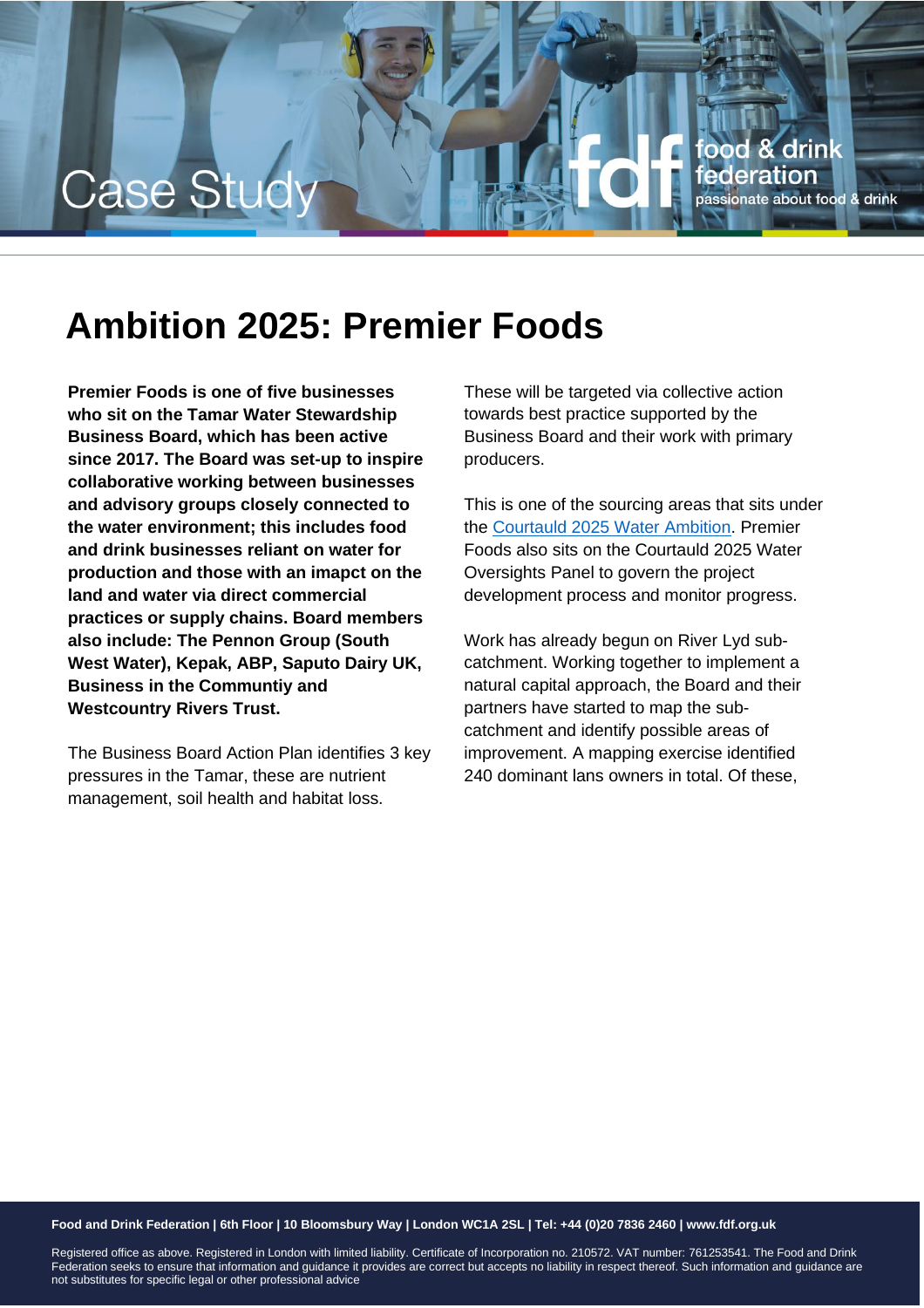# ood & drink Case Stu deration passionate about food & drink

111 have been engaged so far by the business board.

So far, the Board has assessed the level of water quality risks across the catchment. A combined risk map was created to highlight areas of the catchment that receive high risk scores for multiple risk factors. Farms within high-risk areas are more likely to experience environmental degredation and may be more vulnerable to future environment changes. Of the 111 known producers, 17% are in high-risk areas, 63% in medium-risk areas and 20% in low-risk areas. For the known producers that fall in high risk areas, phosphate loading is the most dominant factor.

Going forward, Premier Foods and other members of the Board will support local

business to implement measures on the ground to reduce risk and improve water resilience. This could be achieved by engaging producers, selecting appropriate measures, targeting interventions, or assessing costs/benefits. Proposed measures include:

- Planting of native broadleaved woodland in targeted, strategic locations to reduce the risk of pollution transfer to watercourse by intercepting surface water runoff.
- Using vegetation to buffer field margins and riparian corridors to reduce pollutant loss from agricultural fields by intercepting surface water runoff and to allow a settling out of soils and nutrients.

#### **Food and Drink Federation | 6th Floor | 10 Bloomsbury Way | London WC1A 2SL | Tel: +44 (0)20 7836 2460 | www.fdf.org.uk**

Registered office as above. Registered in London with limited liability. Certificate of Incorporation no. 210572. VAT number: 761253541. The Food and Drink Federation seeks to ensure that information and guidance it provides are correct but accepts no liability in respect thereof. Such information and guidance are not substitutes for specific legal or other professional advice